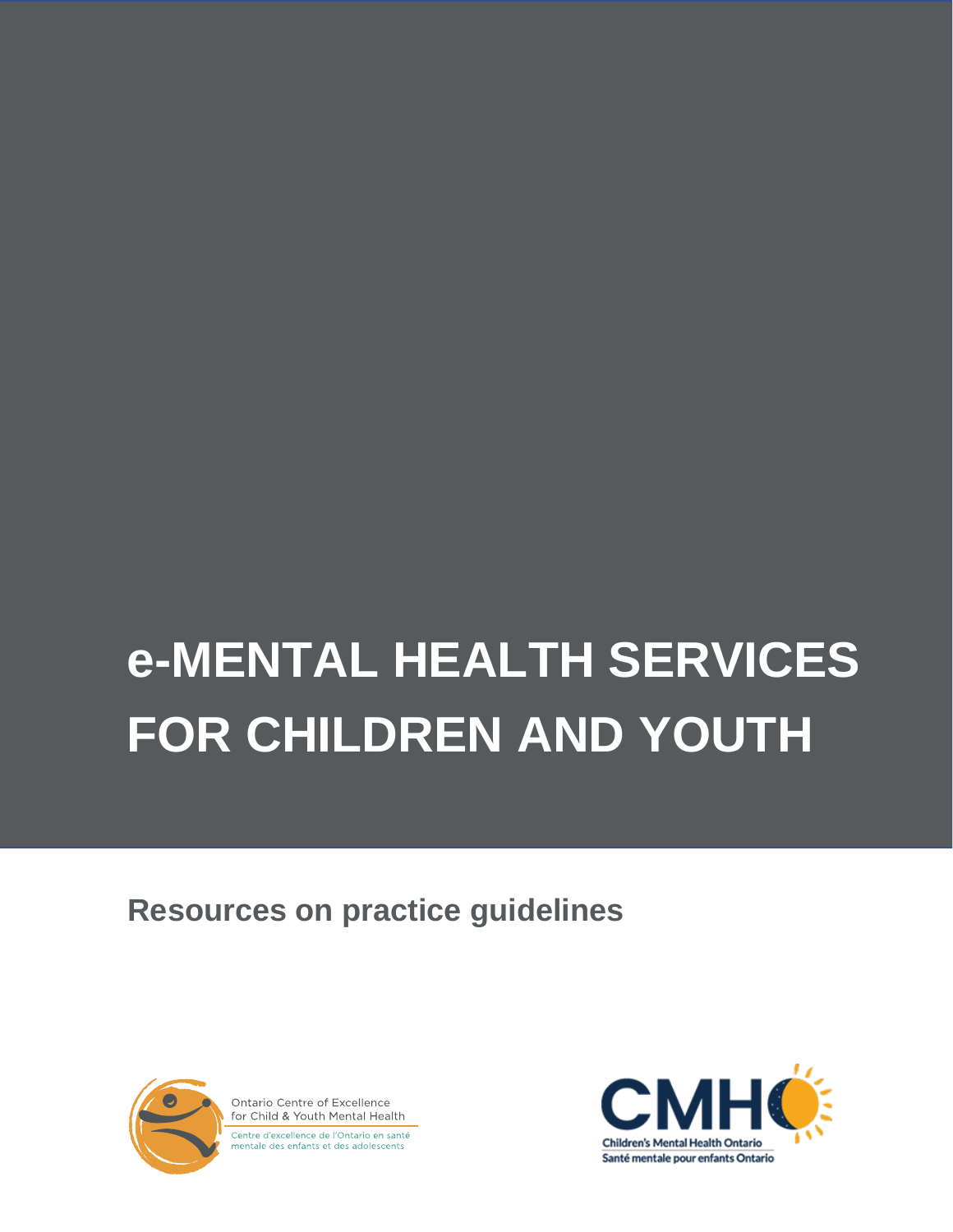

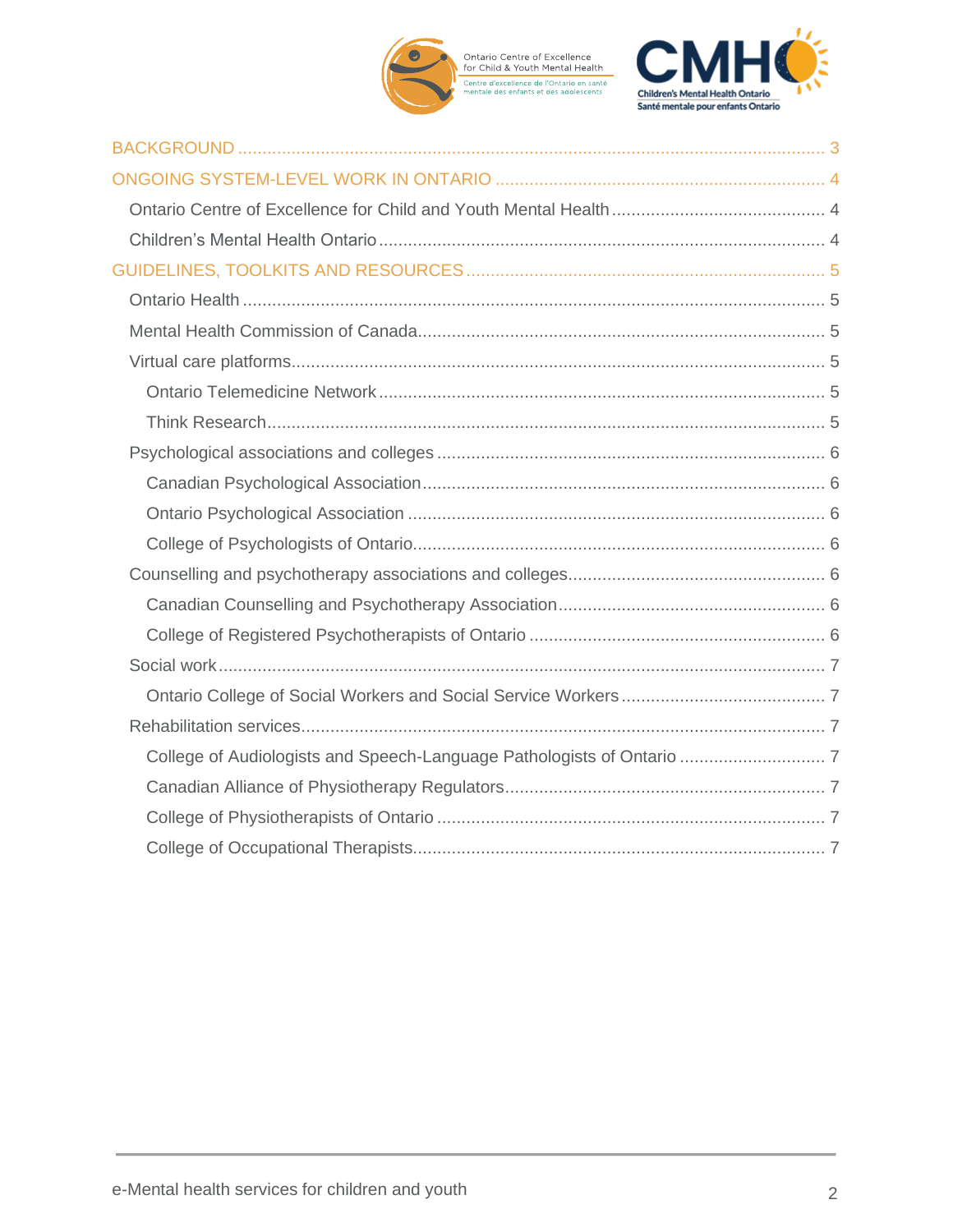



## <span id="page-2-0"></span>**BACKGROUND**

The emergence of COVID-19 in populations across the globe has had a significant impact on the delivery of face-to-face child and youth mental health service delivery in Ontario. In order to continue to meet the needs of children, youth and families, many service-providing agencies are rapidly moving to deliver care through telecommunication technologies. To support our community partners during this challenging time, the Centre of Excellence for Child and Youth Mental Health (the Centre) and Children's Mental Health Ontario (CMHO) have compiled:

- information about ongoing work our organizations are leading to support the delivery of high-quality e-mental health<sup>1</sup> services for Ontario's children and youth; and
- links to practice guidelines, toolkits and other resources published by professional colleges, associations and institutions relevant to the delivery of e-mental health services in Ontario.

The contents of this document were gathered through a rapid, non-systematic scan of practice guidelines with an intent to support you in a timely fashion, as you explore alternatives to faceto-face mental health care for children, youth and families. The guidelines and resources shared were not collected through an exhaustive search or systematic review, but reflect information available at the time of writing. As new practice evidence emerges, recommendations may evolve.

<sup>1</sup> Within this resource, the following terms are used interchangeably to refer to the provision of client care using telecommunication technologies as alternatives to face-to-face services: e-mental health, telehealth, telepsychology, e-services, telepractice, online treatment, video counselling, tele-rehabilitation.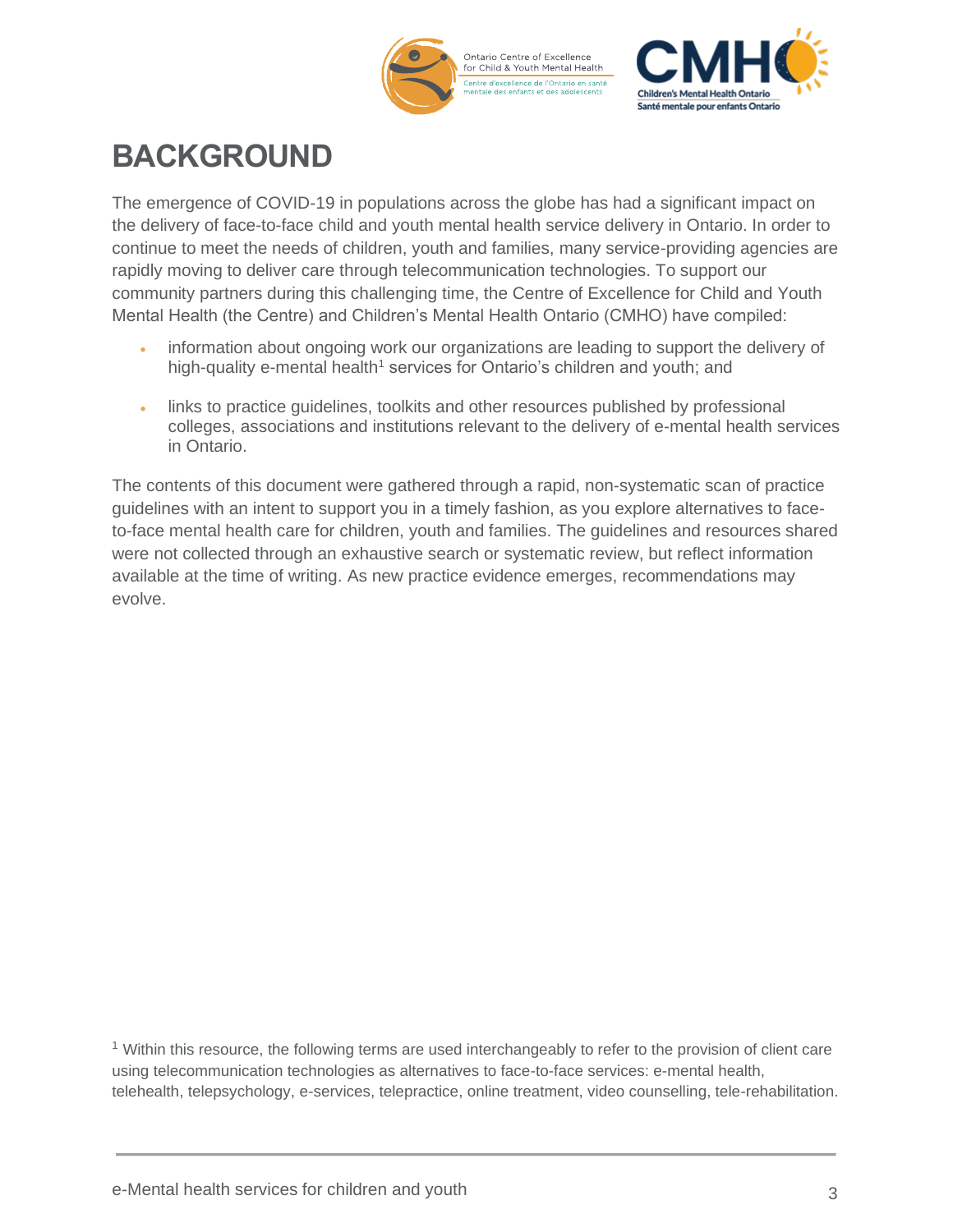

# <span id="page-3-0"></span>**ONGOING SYSTEM-LEVEL WORK IN ONTARIO**

## <span id="page-3-1"></span>Ontario Centre of Excellence for Child and Youth Mental Health

The Centre is currently leading the development of evidenced-based provincial quality standards/guidelines to help Ontario's child and youth mental health (CYMH) agencies integrate e-mental health technologies into service delivery. This work is guided by an advisory committee comprised of e-mental health researchers from across Canada, senior leaders and clinicians from three of Ontario's lead CYMH agencies (Hands the Family Help Network, Phoenix Centre and Strides Toronto) as well as youth and family members.

The advisory committee met for the first time in early March 2020 and is currently refining the scope for this work. The committee will be integrating high-quality evidence and input from broad stakeholder consultation into the resulting standards/guidelines with anticipated publication in December 2020.

If you have questions about this work or would like to learn more about it, please contact Jana Kocourek, manager of engagement and standards at [jkocourek@cheo.on.ca.](mailto:jkocourek@cheo.on.ca)

## <span id="page-3-2"></span>Children's Mental Health Ontario

CMHO is currently developing a strategy for expanding its knowledge and presence in the emental health service delivery space. In a recent survey, CMHO found that members are increasingly embedding mechanisms for digital and technology-based service delivery into existing processes and are keen to expand their digital service delivery capabilities further.

CMHO continues to advise stakeholders and enable conversations on how best to incorporate digital innovation into CYMH services and how best to support members in building capacity. CMHO also continues to lend support to external research projects which investigate the optimal uses of technology in improving mental health services and outcomes.

If you have any questions about CMHO's work in this space or would like to learn more, please contact Christal Huang, policy advisor at [chuang@cmho.org.](mailto:chuang@cmho.org)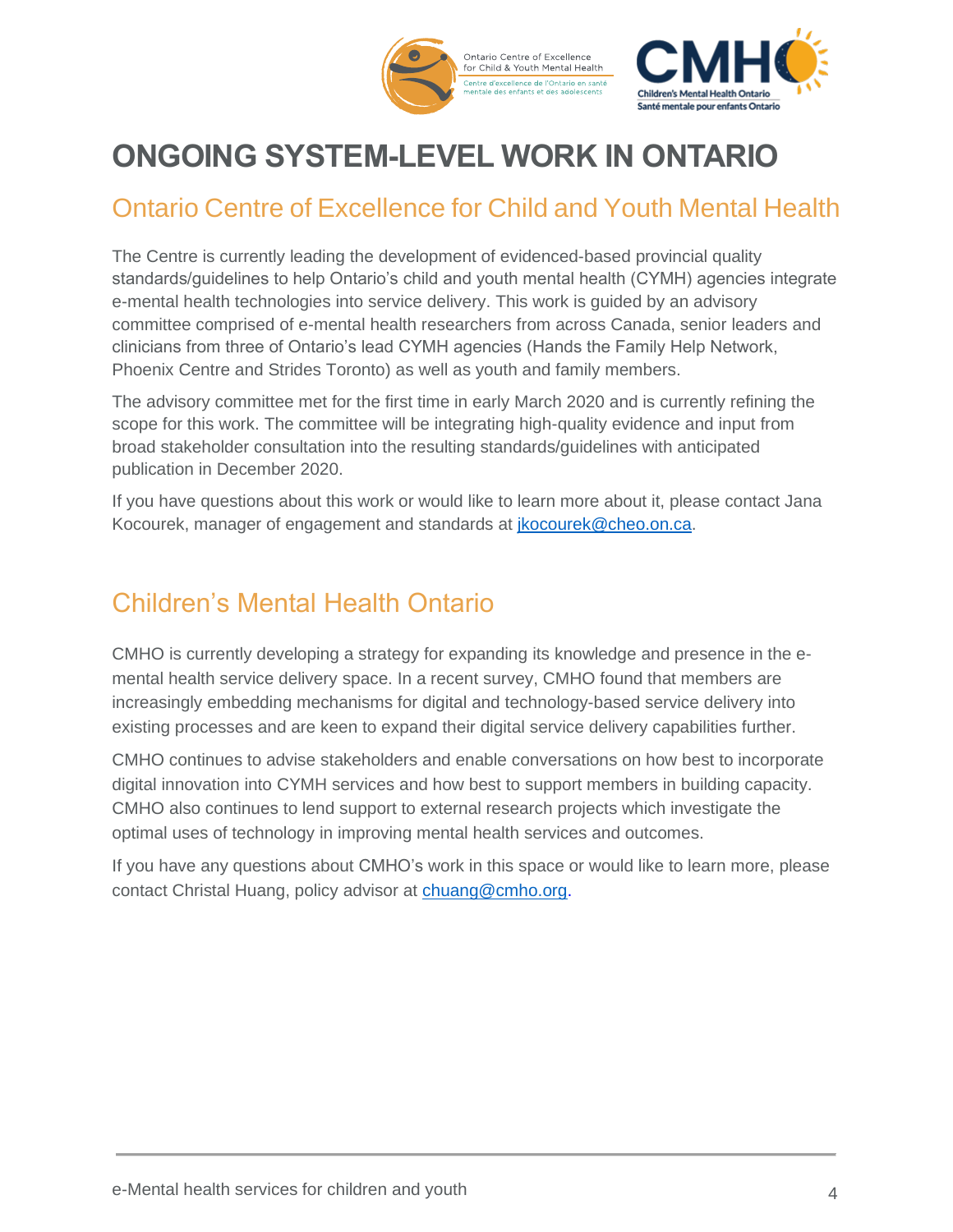

# <span id="page-4-0"></span>**GUIDELINES, TOOLKITS AND RESOURCES**

## <span id="page-4-1"></span>Ontario Health

• [Adopting and integrating virtual visits into care: Draft clinical guidance](https://quorum.hqontario.ca/Portals/0/Users/170/54/10154/Draft%20Clinical%20Guidance_Adopting%20and%20integrating%20virtual%20visits%20into%20care_V1.pdf?ver=2020-03-13-091936-370)

## <span id="page-4-2"></span>Mental Health Commission of Canada

- [Toolkit for e-mental health implementation](https://www.mentalhealthcommission.ca/English/media/4137)
- FRENCH: [La trousse d'outils pour la mise en œuvre de la cybersanté mentale](https://www.mentalhealthcommission.ca/Francais/media/4137)

## <span id="page-4-3"></span>Virtual care platforms

#### <span id="page-4-4"></span>**Ontario Telemedicine Network**

- [Direct-to-patient](https://training.otn.ca/course/view.php?id=10090%20) video visits toolkit
	- [Direct-to-patient video visit workflow](https://training.otn.ca/pluginfile.php/43304/mod_resource/content/3/Mental%20Health%20Workflow%20191220.pdf) mental health
	- [Using direct-to-patient video visits to enhance your practice](https://training.otn.ca/pluginfile.php/43731/mod_resource/content/2/Using%20DTP%20to%20enhance%20practice%20191220.pdf)
	- [Patient technical eligibility checklist](https://training.otn.ca/pluginfile.php/43724/mod_resource/content/5/Patient%20technical%20eligibility%20checklist%20191220.pdf)
	- [Videoconferencing best practices](https://training.otn.ca/pluginfile.php/43830/mod_resource/content/1/Videoconferencing%20Best%20Practices%20191220.pdf)
	- [Privacy and security tips](https://training.otn.ca/mod/url/view.php?id=11819)
- [OTN training reference manual —](https://training.otn.ca/pluginfile.php/44155/mod_resource/content/0/otn_training_manual_-_clinical.pdf) Clinical consultations (sector agnostic)
- **[Privacy centre](https://otn.ca/privacy-centre/)**
- FRENCH: [Centre de protection des renseignements personnels](https://otn.ca/fr/privacy-centre/)

#### <span id="page-4-5"></span>**Think Research**

To support service delivery during the COVID-19 pandemic, Think Research is dropping its rates to \$10 per month to help psychologists move to a virtual care platform. Think Research is a Canadian company, with Canadian servers and complies with Canadian privacy laws. They are currently one of the vendors working with the Ontario Telemedicine Network (OTN).

Think Research offered to provide a number of free licenses to Ontario Psychological Association members who have offered pro bono services as part of the Disaster Response Network led by Dr. Liliana Tarba.

- [VirtualCare](https://www.thinkresearch.com/ca/products/virtualcare/) platform
- [VirtualCare brochure](https://www.thinkresearch.com/ca/wp-content/uploads/sites/6/2020/03/VirtualCare_Brochure_20320394-Ontario-V5-Flat.pdf)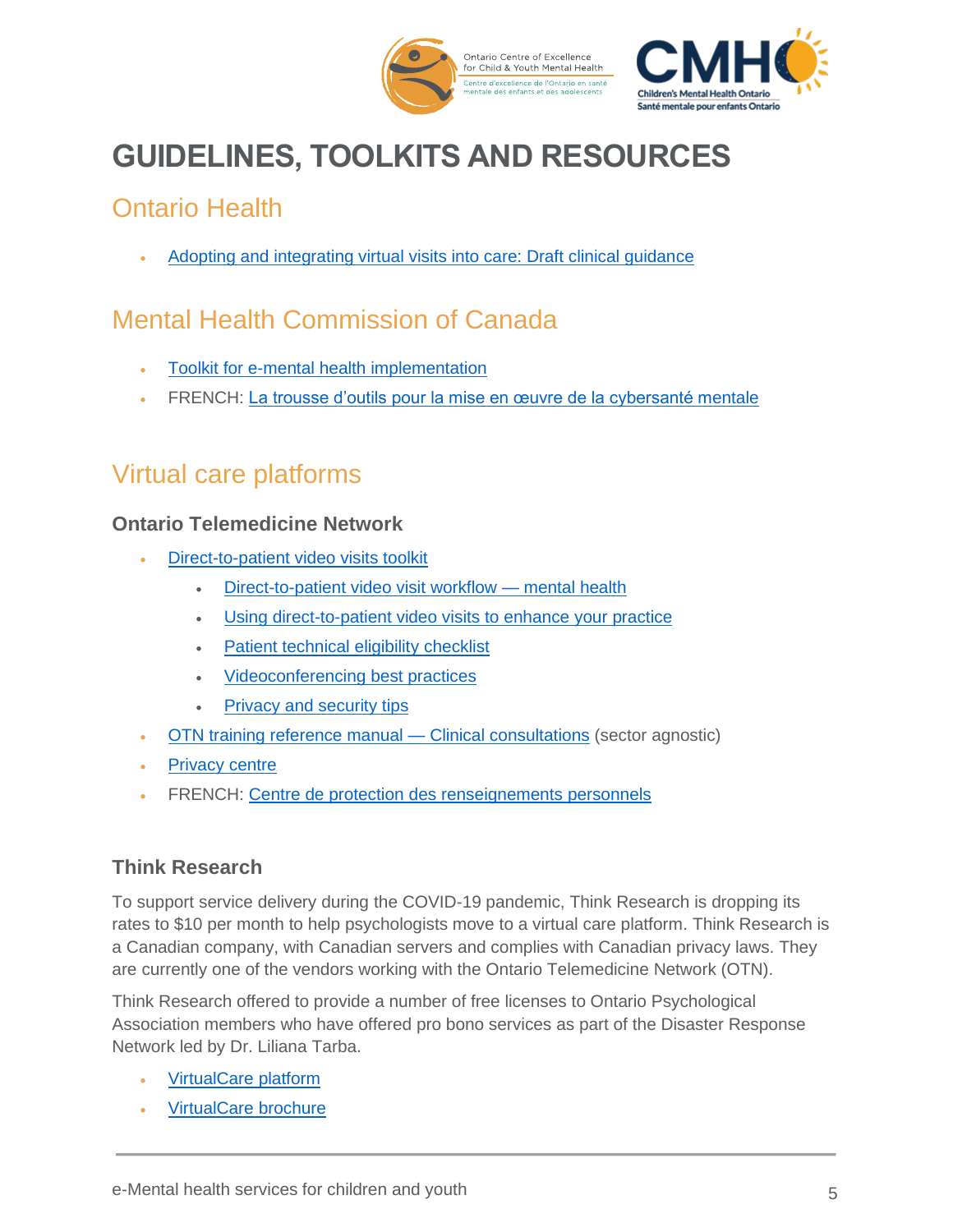



## <span id="page-5-0"></span>Psychological associations and colleges

#### <span id="page-5-1"></span>**Canadian Psychological Association**

• [Ethical guidelines for psychologists providing psychological services via electronic media](https://cpa.ca/aboutcpa/committees/ethics/psychserviceselectronically/)

#### <span id="page-5-2"></span>**Ontario Psychological Association**

• [Guidelines for best practices in the provision of telepsychology](https://www.psych.on.ca/OPA/media/Public/OPA%20Guidelines%20and%20Reviews/GUIDELINES-FOR-BEST-PRACTICES-IN-THE-PROVISION-OF-TELEPSYCHOLOGY.pdf?ext=.pdf)

#### <span id="page-5-3"></span>**College of Psychologists of Ontario**

The College of Psychologists of Ontario (the College) recently shared the following links with its membership, which include video presentations and tutorials by Dr. Christine Korol, R.Psych., to help members move to online services. These presentations by Dr. Korol were part of [the](http://www.cpo.on.ca/Barbara_Wand_Seminar_Archive.aspx)  [Barbara Wand seminar in professional ethics, standards and conduct.](http://www.cpo.on.ca/Barbara_Wand_Seminar_Archive.aspx)

- [Using technology safely and ethically in clinical practice](https://vimeo.com/251534777/74bb801c14)
- [Best practice and methods in online treatment](https://vimeo.com/251558172/daaf869e99)

The College also shared a link to Dr. Korol's three-part introduction to online services, which covers topics related to ethics and online practice.

• [Online therapy: intro to ethics and best practice C19 edition](https://www.youtube.com/playlist?list=PLFmT332_Jx4u18qpVfo5B95uWJgEnvd7A)

## <span id="page-5-4"></span>Counselling and psychotherapy associations and colleges

#### <span id="page-5-5"></span>**Canadian Counselling and Psychotherapy Association**

- [Guidelines for uses of technology in counselling and psychotherapy](https://www.ccpa-accp.ca/wp-content/uploads/2019/04/TISCGuidelines_Mar2019_EN.pdf)
- Additional resources regarding these guidelines can be found on their [website](https://www.ccpa-accp.ca/chapters/technology-counselling/)
- FRENCH: Ressources pour mettre en application les lignes directrices sur leur [site Web](https://www.ccpa-accp.ca/fr/sections/technologie-en-counseling/)

#### <span id="page-5-6"></span>**College of Registered Psychotherapists of Ontario**

- [Standard 3.4 Electronic practice](https://www.crpo.ca/standard-3-4-electronic-practice/)
- Electronic practice [Professional practice guideline](https://www.crpo.ca/wp-content/uploads/2019/03/FINAL-Electronic-Practice-Guideline-approved-01MAR2019.pdf)
- [Security practices checklist —](https://www.crpo.ca/wp-content/uploads/2019/03/FINAL-Security-Practices-Checklist-for-Electronic-Practice-Guideline-approved-01MAR2019.pdf) Electronic practice